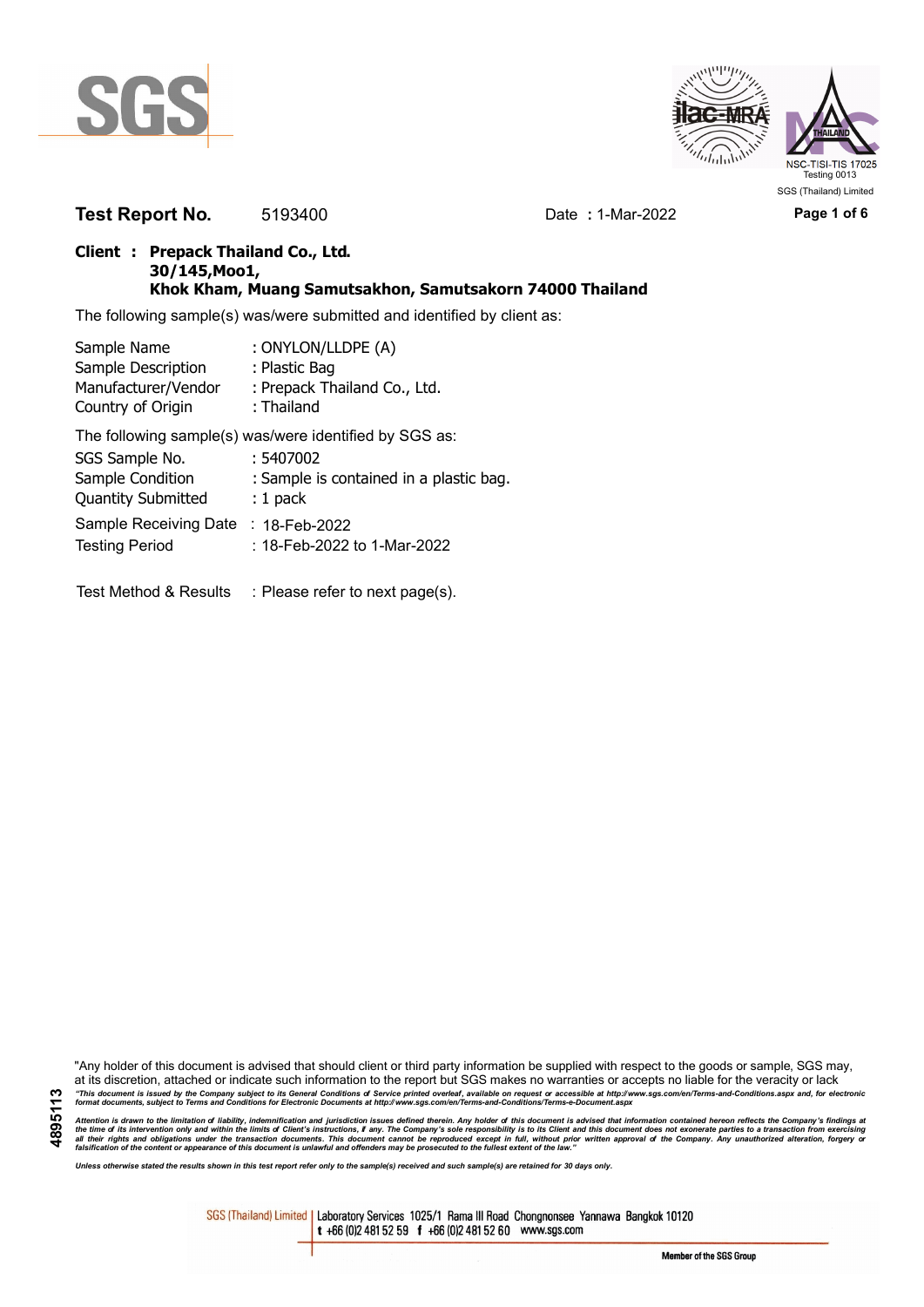



# **Test Report No.** 5193400 Date **:** 1-Mar-2022 **Page 2 of 6**

## **Test Requested & Result Summary**

Test Requested : Please refer to the result summary (Test parameter(s) was/were selected by client).

Result Summary:

| <b>Test Requested</b><br>Notification of the Ministry of Public Health (No.295) B.E. 2548 (2005): | Conclusion  |
|---------------------------------------------------------------------------------------------------|-------------|
| Qualities or standard for container made from plastic<br>a) Polyethylene (PE)                     |             |
| 1. Lead content                                                                                   | <b>PASS</b> |
| 2. Cadmium content                                                                                | <b>PASS</b> |
| 3. Heavy metal (as lead) in 4% concentrated acetic acid extraction                                | <b>PASS</b> |
| 4. Quantity of potassium Permanganate Consumed                                                    | <b>PASS</b> |
| 5. Residue after Evaporation Test                                                                 | <b>PASS</b> |
| 6. Migration of color Extraction                                                                  | <b>PASS</b> |

#### Remark:

1.Test results in this report are applicable for the item tested and reflects the tested sample as received. 2.The decision rules based on simple acceptance which the probability of false accept may be as high as 50% in case the results is exactly on the tolerance limit.

### **Signed for and on behalf of SGS (Thailand) Limited**

**Rutchuporn Moungsom Laboratory manager - Hardgood**

"Any holder of this document is advised that should client or third party information be supplied with respect to the goods or sample, SGS may, at its discretion, attached or indicate such information to the report but SGS makes no warranties or accepts no liable for the veracity or lack "This document is issued by the Company subject to its General Conditions of Service printed overleaf, available on request or accessible at http://www.sgs.com/en/Terms-and-Conditions.aspx and, for electronic<br>format docume

Attention is drawn to the limitation of liability, indemnification and jurisdiction issues defined therein. Any holder of this document is advised that information contained hereon reflects the Company's findings at<br>all th

*Unless otherwise stated the results shown in this test report refer only to the sample(s) received and such sample(s) are retained for 30 days only.*

SGS (Thailand) Limited | Laboratory Services 1025/1 Rama III Road Chongnonsee Yannawa Bangkok 10120 t +66 (0)2 481 52 59 f +66 (0)2 481 52 60 www.sgs.com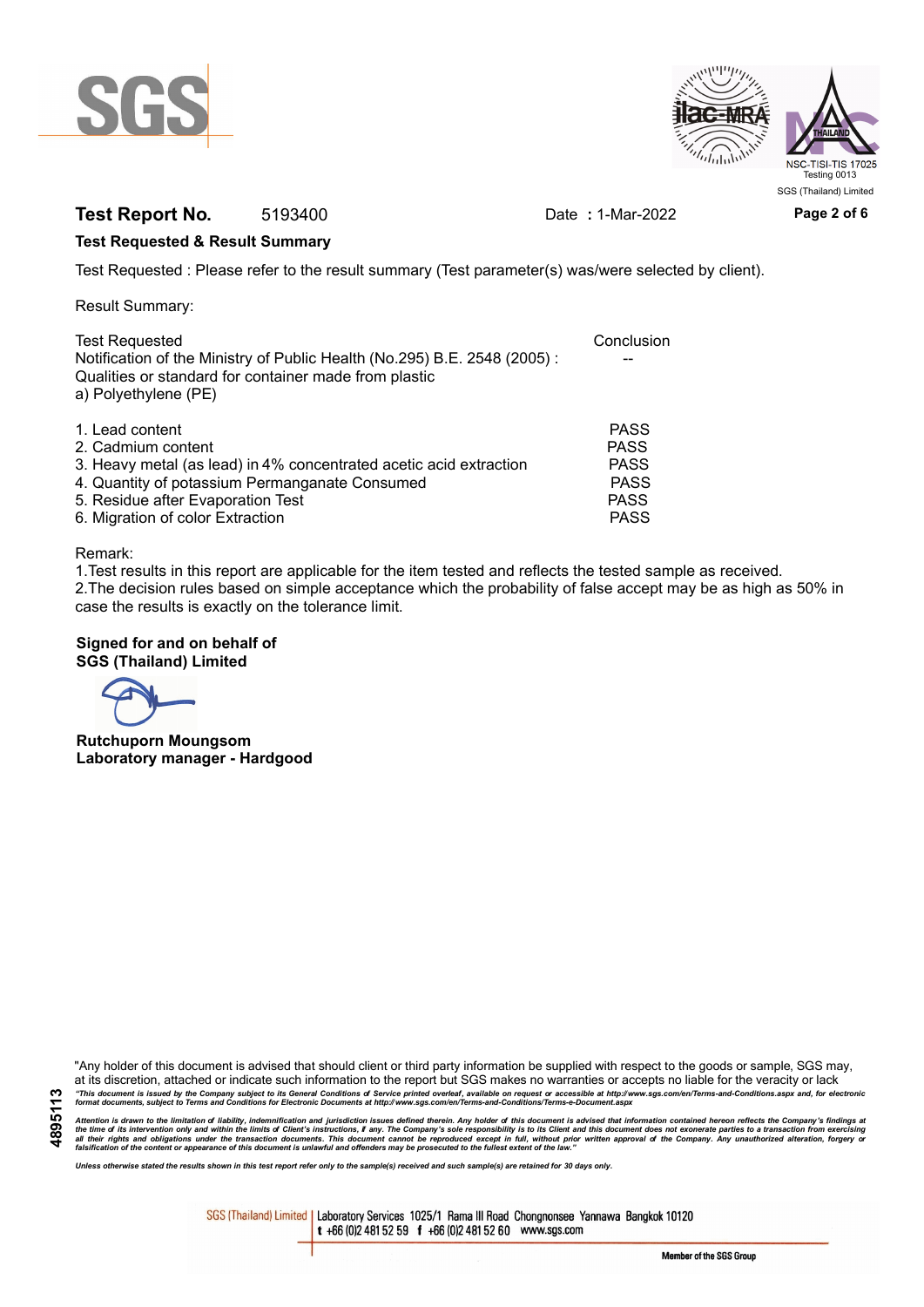



# **Test Report No.** 5193400 Date **:** 1-Mar-2022 **Page 3 of 6**

**TEST RESULTS**

**Notification of the Ministry of Public Health (No.295) B.E. 2548 (2005) : Qualities or standard for container made from plastic.**

### **a) Polyethylene (PE)**

#### **Qualities and standard of plastic**

Method : With reference to TIS 656: 2556. Analysis was performed by ICP-OES.

| <b>Details</b>     | Result (1)<br>(mg/kg) | <b>Limit of Quantitative</b><br>(mg/kg) | <b>Permissible Limit</b><br>(mg/kg) |
|--------------------|-----------------------|-----------------------------------------|-------------------------------------|
| Lead content***    |                       | 2.0                                     | 100                                 |
| Cadmium content*** |                       | 2.0                                     | 100                                 |

Sample Description :

1. Clear plastic bag

Note :

1. mg/kg = miligram per kilogram  $2. <$  = Less than

"Any holder of this document is advised that should client or third party information be supplied with respect to the goods or sample, SGS may, at its discretion, attached or indicate such information to the report but SGS makes no warranties or accepts no liable for the veracity or lack "This document is issued by the Company subject to its General Conditions of Service printed overleaf, available on request or accessible at http://www.sgs.com/en/Terms-and-Conditions.aspx and, for electronic<br>format docume

Attention is drawn to the limitation of liability, indemnification and jurisdiction issues defined therein. Any holder of this document is advised that information contained hereon reflects the Company's findings at<br>all th

*Unless otherwise stated the results shown in this test report refer only to the sample(s) received and such sample(s) are retained for 30 days only.*

SGS (Thailand) Limited | Laboratory Services 1025/1 Rama III Road Chongnonsee Yannawa Bangkok 10120 t +66 (0)2 481 52 59 f +66 (0)2 481 52 60 www.sgs.com

**4895113**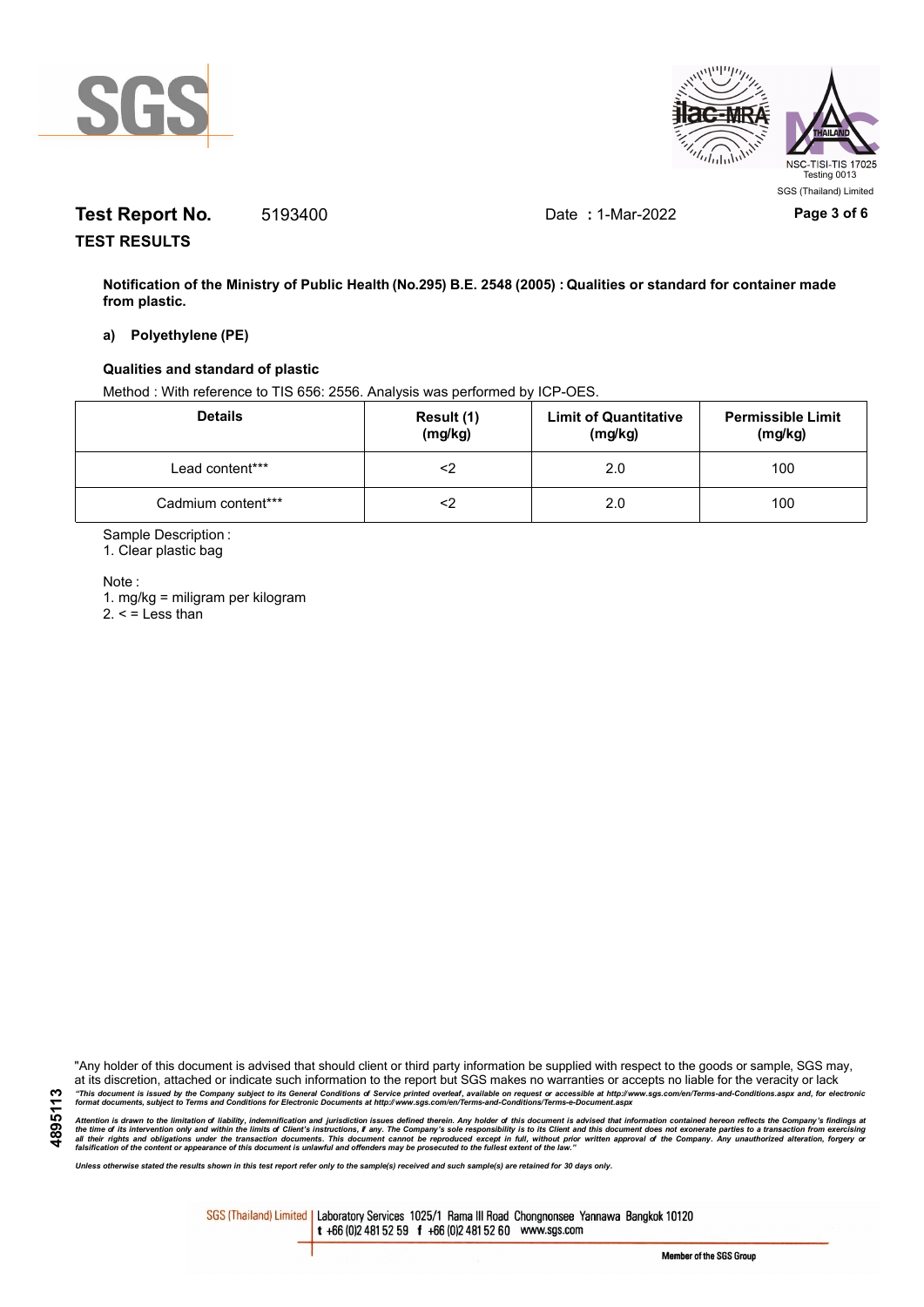



## **Test Report No.** 5193400 Date **:** 1-Mar-2022 **Page 4 of 6**

#### **TEST RESULTS**

### **Qualities and standard of dissemination**

Method : With reference to TIS 656: 2556.

| <b>Details</b>                                                                      | Test Condition <sup>^</sup>                | Result (1)<br>(mg/dm3) | Limit of Quantitative<br>(mg/dm3) | <b>Permissible Limit</b><br>(mg/dm3) |
|-------------------------------------------------------------------------------------|--------------------------------------------|------------------------|-----------------------------------|--------------------------------------|
| Heavy metal (calculated as lead) in<br>4% concentrated acetic acid<br>extraction*** | 30 minute at<br>95 degree C                | $<$ 1                  |                                   |                                      |
| Potassium permanganate used for<br>reaction in water extraction***                  | 30 minute at<br>95 degree C                | $<$ 1                  | 1.0                               | 10                                   |
| Residue substances which is<br>evaporate in water***                                | 30 minute at<br>95 degree C                | $3$                    | 3.0                               | 30                                   |
| Residue substances which is<br>evaporate in 4% concentrated acetic<br>acid***       | 30 minute at<br>95 degree C                | $\leq$ 3               | 3.0                               | 30                                   |
| Residue substances which is<br>evaporate in 20% concentrated<br>alcohol***          | 30 minute at<br>95 degree C                | $3$                    | 3.0                               | 30                                   |
| Residue substances from volatile<br>matters in normal heptane***                    | Room temperature<br>(1 hr. at 25 degree C) | $3$                    | 3.0                               | 30                                   |

Sample Description :

1. Clear plastic bag with multicolor printed (inside)

Note :

1. mg/dm3 = milligram per cubic decimeter

2. Degree C = degree Celsius

 $3. <$  = Less than

Remark :

1.  $^{\circ}$  = In case of the use at temperature higher than 100 degree Celsius

"Any holder of this document is advised that should client or third party information be supplied with respect to the goods or sample, SGS may, at its discretion, attached or indicate such information to the report but SGS makes no warranties or accepts no liable for the veracity or lack "This document is issued by the Company subject to its General Conditions of Service printed overleaf, available on request or accessible at http://www.sgs.com/en/Terms-and-Conditions.aspx and, for electronic<br>format docume

Attention is drawn to the limitation of liability, indemnification and jurisdiction issues defined therein. Any holder of this document is advised that information contained hereon reflects the Company's findings at<br>all th

*Unless otherwise stated the results shown in this test report refer only to the sample(s) received and such sample(s) are retained for 30 days only.*

SGS (Thailand) Limited | Laboratory Services 1025/1 Rama III Road Chongnonsee Yannawa Bangkok 10120 t +66 (0)2 481 52 59 f +66 (0)2 481 52 60 www.sgs.com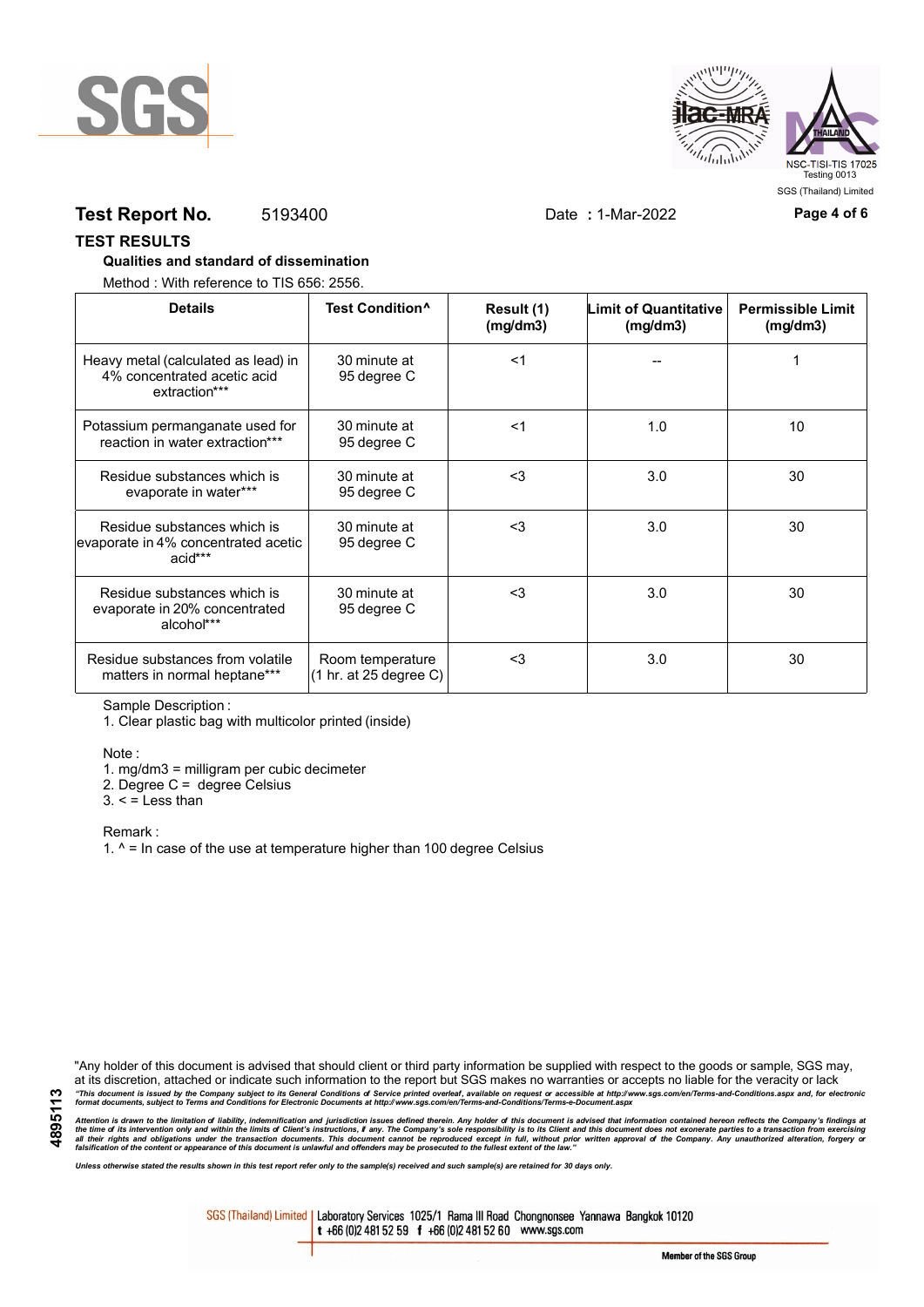



## **Test Report No.** 5193400 Date **:** 1-Mar-2022 **Page 5 of 6**

**TEST RESULTS**

#### **Qualities and standard of dissemination**

Test Method : With reference to TIS 655 -1 : 2553

| <b>Details</b>                         | Test Condition <sup>^</sup> | Result (1)               | <b>Permissible Limit</b> |
|----------------------------------------|-----------------------------|--------------------------|--------------------------|
| Migration of color extract by water*** | 30 minute at<br>95 degree C | Negative<br>(See Note 2) | Negative                 |
| Migration of color extract by          | 30 minute at                | Negative                 | Negative                 |
| 4% concentrated acetic acid***         | 95 degree C                 | (See Note 2)             |                          |
| Migration of color extract by          | 30 minute at                | Negative                 | Negative                 |
| 20% concentrated alcohol***            | 60 degree C                 | (See Note 2)             |                          |
| Migration of color extract by          | Room temperature            | Negative                 | Negative                 |
| normal heptanes***                     | (1 hr. at 25 degree C)      | (See Note 2)             |                          |

Sample Description :

1. Clear plastic bag with multicolor printed (inside)

Note :

1. Degree C = degree Celsius

2. "Negative" mean it's not presence of color migration/ "Positive" mean it's presence of color migration

Remark :

1.  $^{\circ}$  = In case of the use at temperature higher than 100 degree Celsius

Remark:The test item(s) marked \*\*\* on test report is/are analyzed at SGS (Thailand) Limited, address: 41/16-20 and 41/23 Soi Rama III 59, Rama III road, Chongnonsee, Yannawa, Bangkok.

**4895113**

"Any holder of this document is advised that should client or third party information be supplied with respect to the goods or sample, SGS may, at its discretion, attached or indicate such information to the report but SGS makes no warranties or accepts no liable for the veracity or lack "This document is issued by the Company subject to its General Conditions of Service printed overleaf, available on request or accessible at http://www.sgs.com/en/Terms-and-Conditions.aspx and, for electronic<br>format docume

Attention is drawn to the limitation of liability, indemnification and jurisdiction issues defined therein. Any holder of this document is advised that information contained hereon reflects the Company's findings at<br>all th

*Unless otherwise stated the results shown in this test report refer only to the sample(s) received and such sample(s) are retained for 30 days only.*

SGS (Thailand) Limited | Laboratory Services 1025/1 Rama III Road Chongnonsee Yannawa Bangkok 10120 t +66 (0)2 481 52 59 f +66 (0)2 481 52 60 www.sgs.com